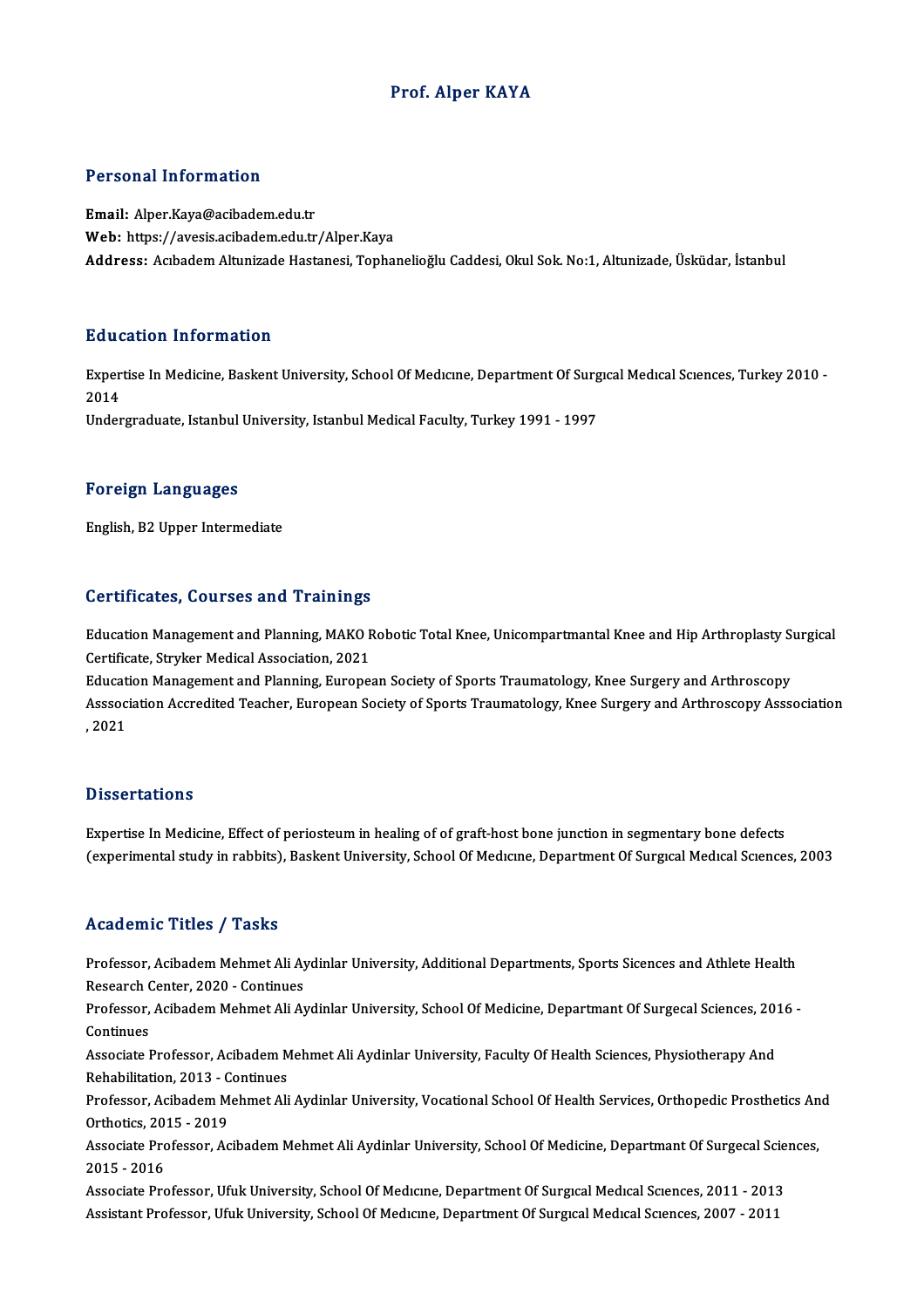Expert, University of Pittsburgh, Medicine, Orthopaedic Surgery, 2008 - 2008 Lecturer, Ufuk University, School Of Medicine, Department Of Surgical Medical Sciences, 2006 - 2007

## Academic and Administrative Experience

Academic and Administrative Experience<br>Director of the Center, Acibadem Mehmet Ali Aydinlar University, Additional Departments, Sports Sciences and Athlete<br>Health Pessarsh Center, 2020, 2022 Director of the Center, Acibadem Meh<br>Health Research Center, 2020 - 2023<br>Head of Department, Asibadem Mehm Director of the Center, Acibadem Mehmet Ali Aydinlar University, Additional Departments, Sports Sciences and At<br>Health Research Center, 2020 - 2023<br>Head of Department, Acibadem Mehmet Ali Aydinlar University, Vocational Sc Health Research Center, 2020 - 2023<br>Head of Department, Acibadem Mehmet Ali Aydinlar University, Vocational School Of Health Services, Orthopedic<br>Prosthetics And Orthotics, 2015 - 2019 Head of Department, Acibadem Mehmet Ali Aydinlar University, Vocational School Of Health Services, Orthopedic<br>Prosthetics And Orthotics, 2015 - 2019<br>Fakülte Yönetim Kurulu Üyesi, Acibadem Mehmet Ali Aydinlar University, Fa Prosthetics And Orthotics, 20<br>Fakülte Yönetim Kurulu Üyes<br>Rehabilitation , 2015 - 2018<br>Hisk University, 2011 - 2012 Fakülte Yönetim Kurulu Üyesi<br>Rehabilitation , 2015 - 2018<br>Ufuk University, 2011 - 2013 Ufuk University, 2011 - 2013<br>Courses

Alt ekstremite anatomisi, Associate Degree, 2016 - 2017 SSATSSS<br>Alt ekstremite anatomisi, Associate Degree, 2016 - 2017<br>Çıkıklara yaklaşım, Undergraduate, 2014 - 2015, 2015 - 2016, 2016 - 2017<br>Komik kuvğunu tipleri, oluş mekanizmesi, Associate Degree, 2016, 2017 Alt ekstremite anatomisi, Associate Degree, 2016 - 2017<br>Çıkıklara yaklaşım, Undergraduate, 2014 - 2015, 2015 - 2016, 2016 - 201<br>Kemik kırığının tipleri, oluş mekanizması, Associate Degree, 2016 - 2017<br>Alt ekstremite deform Kemik kırığının tipleri, oluş mekanizması, Associate Degree, 2016 - 2017<br>Alt ekstremite deformiteleri ve fonksiyonel kusurları, Associate Degree, 2016 - 2017 Kemik kırığının tipleri, oluş mekanizması, Associate Degree, 2016 -<br>Alt ekstremite deformiteleri ve fonksiyonel kusurları, Associate De;<br>Neuromuscular diseases, Postgraduate, 2015 - 2016, 2016 - 2017<br>Artroplastiler, Underg Artroplastiler, Undergraduate, 2014 - 2015, 2015 - 2016, 2016 - 2017<br>Musculoskeletal infections, Postgraduate, 2014 - 2015 Neuromuscular diseases, Postgraduate, 2015 - 2016, 2<br>Artroplastiler, Undergraduate, 2014 - 2015, 2015 - 201<br>Musculoskeletal infections, Postgraduate, 2014 - 2015

## Advising Theses

Advising Theses<br>Kaya A., Artroskopik tek ve çift demet ön çapraz bağ tamiri sonuçlarının karşılaştırılması, Expertise In Medicine,<br>M.KÖKEN(Student), 2011 112 vising 1115555<br>Kaya A., Artroskopik tek ve<br>M.KÖKEN(Student), 2011

# M.KÖKEN(Student), 2011<br>Jury Memberships

Associate Professor Exam, Associate Professor Exam, Acibadem Mehmet Ali Aydinlar University, May, 2022

## Articles Published in Journals That Entered SCI, SSCI and AHCI Indexes

- rticles Published in Journals That Entered SCI, SSCI and AHCI Indexes<br>I. Suture configuration techniques have no effect on mid-term clinical outcomes of arthroscopic<br>moniques rest rensire meniscus root repairs Suture configuration technique<br>meniscus root repairs<br>ÜLKÜ T. K. , KAYA A., KOCAOĞLU B.<br>Knes. val 37. ns 3. nn 676 693, 303. meniscus root repairs<br>ÜLKÜ T. K. , KAYA A., KOCAOĞLU B.<br>Knee, vol.27, no.3, pp.676-682, 2020 (Journal Indexed in SCI)<br>Camertless tatal bin arthronlasty in developmental dy ULKÜ T. K. , KAYA A., KOCAOĞLU B.<br>Knee, vol.27, no.3, pp.676-682, 2020 (Journal Indexed in SCI)<br>II. Cementless total hip arthroplasty in developmental dysplasia of the hip with end stage<br>osteoarthritis: 2-7 years' clinical
- Knee, vol.27, no.3, pp.676-682, 2020 (Journal)<br>Cementless total hip arthroplasty in deve<br>osteoarthritis: 2-7 years' clinical results<br>Vildinim T. Cuelu B. Karaguran D. Kara A. Alr Yildirim T., Guclu B., Karaguven D., Kaya A., Akan B., Cetin I. HIP INTERNATIONAL, vol.25, no.5, pp.442-446, 2015 (Journal Indexed in SCI) Yildirim T., Guclu B., Karaguven D., Kaya A., Akan B., Cetin I.<br>HIP INTERNATIONAL, vol.25, no.5, pp.442-446, 2015 (Journal Indexed in SCI)<br>III. The triangle between the anterior and posterior cruciate ligaments: an arthros
- HIP INTERNATIONAL, vol.25, no.5, pp.442-446, 20<br>The triangle between the anterior and poste<br>Kaya A., Koken M., Akan B., Karaguven D., Guclu B.<br>ACTA OPTHOPAEDICA ET TRAUMATOLOGICA TUP The triangle between the anterior and posterior cruciate ligaments: an arthroscopic anatomy stud<br>Kaya A., Koken M., Akan B., Karaguven D., Guclu B.<br>ACTA ORTHOPAEDICA ET TRAUMATOLOGICA TURCICA, vol.49, no.5, pp.478-482, 201 Kaya A., Koken M., Akan B., Karaguven D., Guclu B.<br>ACTA ORTHOPAEDICA ET TRAUMATOLOGICA TURCICA, vol.49, no.5, pp.478-482, 2015 (Journal Indexed in SCI)<br>IV. Outcomes for revision total knee replacement after unicompartm
- Akan B., Yildirim T., Guclu B., Kaya A., Karaguven D., Cetin I.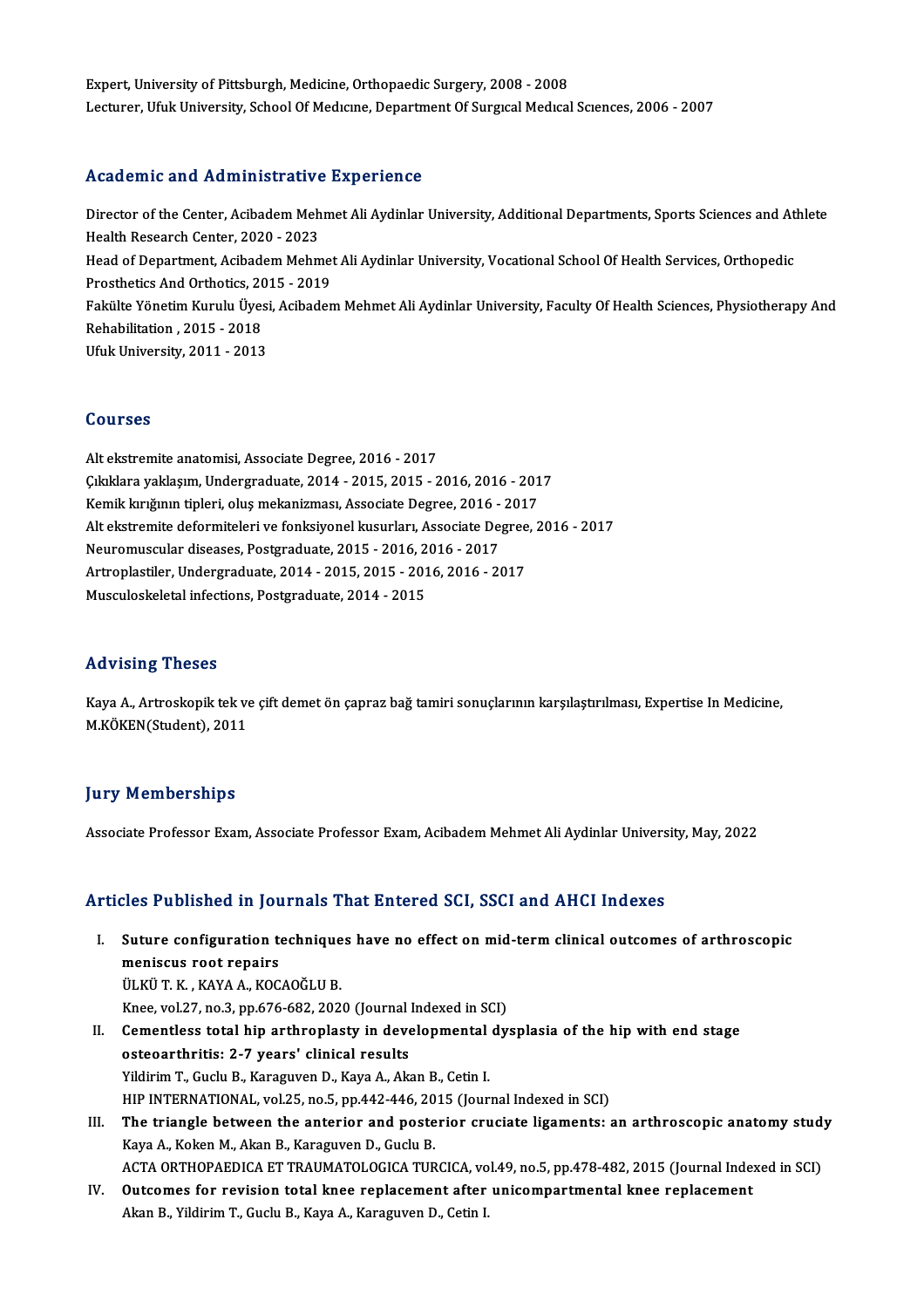ACTA ORTHOPAEDICA ET TRAUMATOLOGICA TURCICA, vol.48, no.4, pp.419-423, 2014 (Journal Indexed in SCI)<br>Pin and plate firstion in complex distal humanys frastures: surgisel technique and pesulta

- ACTA ORTHOPAEDICA ET TRAUMATOLOGICA TURCICA, vol.48, no.4, pp.419-423, 2014 (Journal Indexentle V.<br>V. Pin and plate fixation in complex distal humerus fractures: surgical technique and results<br>Kampani B. S. Mahppour S. B. ACTA ORTHOPAEDICA ET TRAUMATOLOGICA TURCICA, vol.48, no.4, pp.419-423<br>Pin and plate fixation in complex distal humerus fractures: surgical tec<br>Kamrani R. S. , Mehrpour S. R. , Aghamirsalim M. R. , Sorbi R., Bashi R. Z. , K Pin and plate fixation in complex distal humerus fractures: surgical technique a<br>Kamrani R. S. , Mehrpour S. R. , Aghamirsalim M. R. , Sorbi R., Bashi R. Z. , Kaya A.<br>INTERNATIONAL ORTHOPAEDICS, vol.36, no.4, pp.839-844, 2 Kamrani R. S. , Mehrpour S. R. , Aghamirsalim M. R. , Sorbi R., Bashi R. Z. , Kaya A.<br>INTERNATIONAL ORTHOPAEDICS, vol.36, no.4, pp.839-844, 2012 (Journal Index<br>VI. Treatment of Kienböck disease by lunate core decompression
- INTERNATIONAL ORTHOPAEDICS, vol.36, no.4, pp.839-844,<br>Treatment of Kienböck disease by lunate core decom<br>Mehrpour S., Kamrani R., Aghamirsalim M., Sorbi R., Kaya A.<br>The Journal of hand surgery, vol.36, np.1675-7, 2011 (Jou Treatment of Kienböck disease by lunate core decompression.<br>Mehrpour S., Kamrani R., Aghamirsalim M., Sorbi R., Kaya A.<br>The Journal of hand surgery, vol.36, pp.1675-7, 2011 (Journal Indexed in SCI)<br>Stabilization of shownan
- VII. Stabilization of chevron bunionectomy with a capsuloperiosteal flap.<br>Guclu B., Kaya A., Akan B., Koken M., Kemal U. The Journal of hand surgery, vol.36, pp.1675-<br>Stabilization of chevron bunionectomy v<br>Guclu B., Kaya A., Akan B., Koken M., Kemal U.<br>Foot formy ankle international vol.32, pp.41. Foot & ankle international, vol.32, pp.414-8, 2011 (Journal Indexed in SCI) Guclu B., Kaya A., Akan B., Koken M., Kemal U.<br>Foot &amp; ankle international, vol.32, pp.414-8, 2011 (Journal Indexed in SCI)<br>VIII. [Diagnostic value of anterior cruciate ligament-tibial medial plateau angle in anteri

# Foot & ankle<br>[Diagnostic valu<br>ligament tears].<br>Karadağ D. Kava <mark>[Diagnostic value of ante</mark><br>ligament tears].<br>Karadağ D., Kaya A., Uçar F.<br>Eklem bestelikleri ve serreb

ligament tears].<br>Karadağ D., Kaya A., Uçar F.<br>Eklem hastaliklari ve cerrahisi = Joint diseases &amp; related surgery, vol.21, pp.68-72, 2010 (Journal Indexed in<br>SCD. Kara<br>Eklei<br>SCI)<br>Eval Eklem hastaliklari ve cerrahisi = Joint diseases & related surgery, vol.21, pp.68-72, 2010 (Journal Indexed i<br>SCI)<br>IX. Evaluation of the two bundles of the anterior cruciate ligament with 1.5 tesla magnetic resonance<br>

SCI)<br>Evaluation<br>imaging.<br>Kaya A. K Evaluation of the two bundles of the an<br>imaging.<br>Kaya A., Karadağ D., Güçlü B., Uçar F., Benli I.<br>Asta arthanasdisa at traumatalagisa turgisa.

**imaging.**<br>Kaya A., Karadağ D., Güçlü B., Uçar F., Benli I.<br>Acta orthopaedica et traumatologica turcica, vol.44, pp.54-62, 2010 (Journal Indexed in SCI)

Kaya A., Karadağ D., Güçlü B., Uçar F., Benli I.<br>Acta orthopaedica et traumatologica turcica, vol.44, pp.54-62, 2010 (Journal Indexed in SCI)<br>X. [Osteochondritis dissecans occurring in the patella and medial femoral condyl Acta orthopaedica et traumatologica turcica, vol.44<br>[Osteochondritis dissecans occurring in the<br>Kaya A., Güçlü B., Karagüven D., Benli I., Ataoğlu O.<br>Asta orthopaedisa et traumatologise turgisa vol.43 [Osteochondritis dissecans occurring in the patella and medial femoral condyle i<br>Kaya A., Güçlü B., Karagüven D., Benli I., Ataoğlu O.<br>Acta orthopaedica et traumatologica turcica, vol.43, pp.72-6, 2009 (Journal Indexed in

Kaya A., Güçlü B., Karagüven D., Benli I., Ataoğlu O.<br>Acta orthopaedica et traumatologica turcica, vol.43, pp.72-6, 2009 (Journal Indexed in SCI)<br>XI. Minimum 5-year follow-up surgical results of post-traumatic thoracic and Acta orthopaedica et traumatologica turcica, vol.43, pp.72-6, 2009 (Journal Indexed in SCI)<br>Minimum 5-year follow-up surgical results of post-traumatic thoracic and lumbar k<br>with anterior instrumentation: comparison of ant Minimum 5-year follow-up su<br>with anterior instrumentation<br>Benli I., Kaya A., Uruç V., Akalin S.<br>Snine vel 32 nn 986 94 2007 (Ic with anterior instrumentation: comparison of anterior plate and dual rod systems.<br>Benli I., Kaya A., Uruç V., Akalin S.<br>Spine, vol.32, pp.986-94, 2007 (Journal Indexed in SCI)

# Benli I., Kaya A., Uruç V., Akalin S.<br>Spine, vol.32, pp.986-94, 2007 (Journal Indexed in SCI)<br>XII. [Evidence-based current concepts in the radiological diagnosis and follow-up of developmental<br>dyaplasis of the binl Spine, vol.32, pp.986-94<br>[Evidence-based curr<br>dysplasia of the hip]. Evidence-based current conditions<br>dysplasia of the hip].<br>Omeroğlu H., Kaya A., Güçlü B.<br>Asta orthonoodise et traumate dysplasia of the hip].<br>Omeroğlu H., Kaya A., Güçlü B.<br>Acta orthopaedica et traumatologica turcica, pp.14-8, 2007 (Journal Indexed in SCI Expanded)

# Articles Published in Other Journals

rticles Published in Other Journals<br>I. Dİz çevresi osteotomilerinin kıkırdak basıncı ve rejenerasyonu üzerine etkileri<br>Kava A xes re<br>Dİz çev<br>Kaya A. Dİz çevresi osteotomilerinin kıkırdak basıncı ve rejenerasyonu üzerine e<br>Kaya A.<br>TOTBİD Dergisi, vol.19, no.43, pp.353-359, 2020 (National Non-Refereed Journal)<br>Comparison of Third Conoration Provimal Femoral Nails in Trea

TOTBİD Dergisi, vol.19, no.43, pp.353-359, 2020 (National Non-Refereed Journal)

Kaya A.<br>TOTBİD Dergisi, vol.19, no.43, pp.353-359, 2020 (National Non-Refereed Journal)<br>II. Comparison of Third Generation Proximal Femoral Nails in Treatment of Reverse Oblique<br>Intertrochanteric Fractures ÜLKÜ T. K., Tok O., SEYHAN M., Gereli A., KAYA A. ULKÜ T. K., Tok O., SEYHAN M., Gereli A., KAYA A.<br>BEZMIALEM SCIENCE, vol.7, no.4, pp.271-275, 2019 (Journal Indexed in ESCI)<br>III. Cemented versus Uncemented Oxford Unicompartmental Knee Arthroplasty Is There a Difference

- BEZMIALEM SCIENCE, vol.7, no.4, pp.271-275, 2019 (Journal Indexed in ESCI)
- BEZMIALEM SCIENCE, vol.7, no.4, pp.271-275, 2019 (Journal Indexed in ESCI)<br>Cemented versus Uncemented Oxford Unicompartmental Knee Arthropla<br>AKAN B., KARAGÜVEN D., GÜÇLÜ B., YILDIRIM T., KAYA A., ARMANGİL M., ÇETİN İ.<br>Adva Cemented versus Uncemented Oxford Unicompartmental Knee Art<br>AKAN B., KARAGÜVEN D., GÜÇLÜ B., YILDIRIM T., KAYA A., ARMANGİL M., Ç<br>Advances in Orthopedics, vol.2013, pp.1-6, 2013 (Journal Indexed in ESCI)<br>Multiple Ostestami AKAN B., KARAGÜVEN D., GÜÇLÜ B., YILDIRIM T., KAYA A., ARMANGİL M., ÇETİN İ.<br>Advances in Orthopedics, vol.2013, pp.1-6, 2013 (Journal Indexed in ESCI)<br>IV. Multiple Osteotomies and Corrective Surgery with Intramedullary
- Advances in Orthopedics, vo<br>Multiple Osteotomies and<br>Osteogenesis Imperfecta<br>EPOLD, KAYA A, AKAN P Multiple Osteotomies an<br>Osteogenesis Imperfecta<br>EROL D., KAYA A., AKAN B.<br>Orthonodie & Musculer Sya Osteogenesis Imperfecta<br>EROL D., KAYA A., AKAN B.<br>Orthopedic & Muscular System, vol.1, 2011 (Refereed Journals of Other Institutions)<br>Companison of segittel plane nealignment and neduction with posterion ins

EROL D., KAYA A., AKAN B.<br>Orthopedic & Muscular System, vol.1, 2011 (Refereed Journals of Other Institutions)<br>V. Comparison of sagittal plane realignment and reduction with posterior instrumentation in<br>developmental low on Orthopedic & Muscular System, vol.1, 2011 (Refereed Journals of Sandwald plane realignment and reduction<br>developmental low or high dysplastic spondylolisthesis.<br>Penli L Gisel: H. Kaye A Comparison of sagitta<br>developmental low oı<br>Benli I., Ciçek H., Kaya A.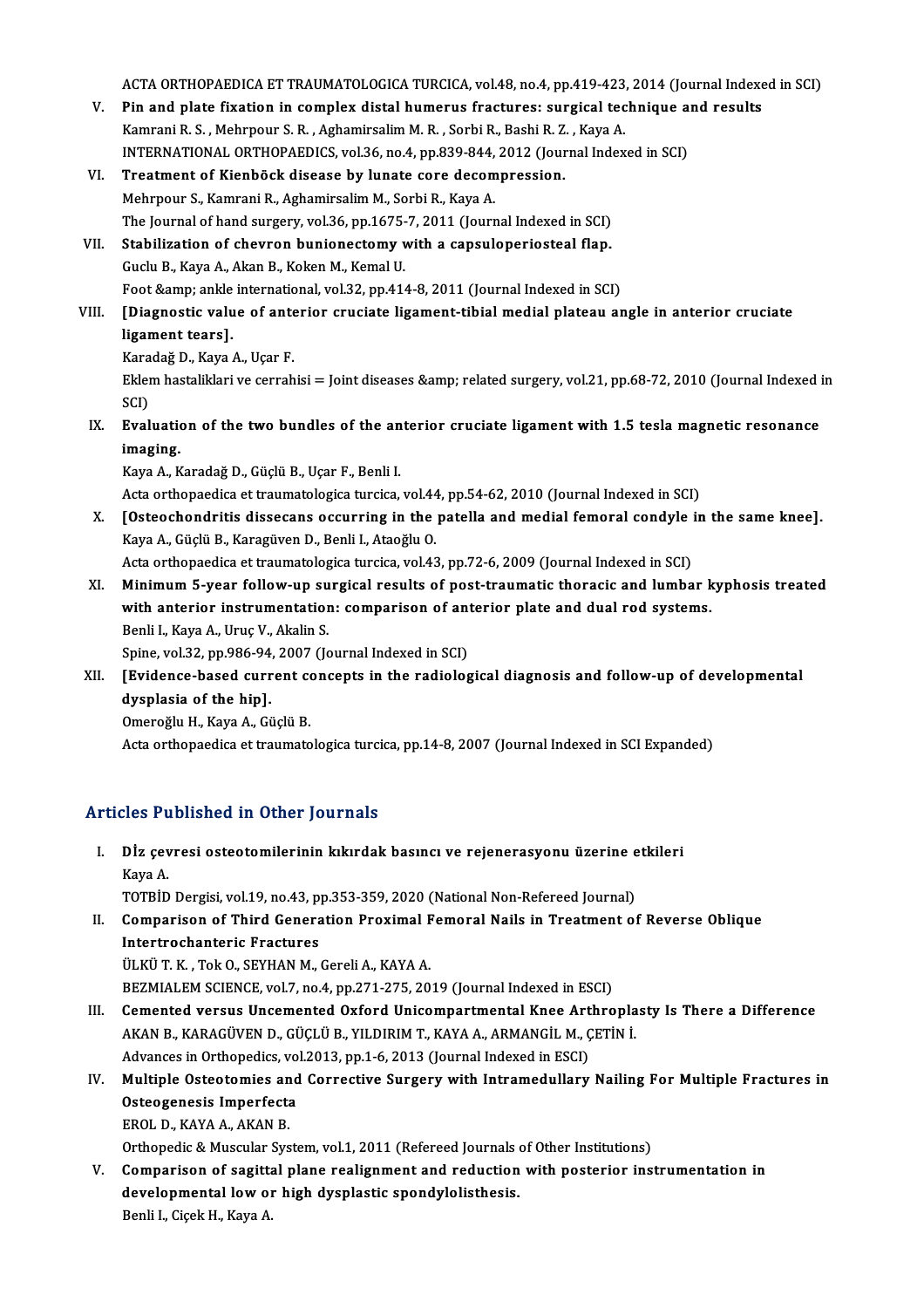The Kobe journal of medical sciences, vol.52, pp.151-69, 2006 (Refereed Journals of Other Institutions)

# The Kobe Journal or medi<br>Books & Book Chapters<br>Books & Book Chapters ooks & Book Chapters<br>I. Greft tespit yöntemleri<br>Kava A. Ullav T.K. Camb

# I. Greft tespit yöntemleri<br>Kaya A., Ulku T. K., Gamlı A.

Greft tespit yöntemleri<br>Kaya A., Ulku T. K. , Gamlı A.<br>İn: Ön Çapraz Bağ Cerrahisi Güncel Bilgiler ve Teknikler , Mehmet Aşık,Gökhan Polat, Editor, Türkiye Klinikleri Kaya A., Ulku T. K. , Gamlı A.<br>in: Ön Çapraz Bağ Cerrahisi Güncel<br>Yayınevi, İstanbul, pp.21-27, 2022<br>Hin And Knee Infestions Yayınevi, İstanbul, pp.21-27, 2022

# II. Hip And Knee Infections<br>Kava A.

Hip And Knee Infections<br>Kaya A.<br>in: Proceedings of the Second International Consensus Meeting on Musculoskeletal Infections, İbrahim<br>Tungay Munat Boglaut, Editon TOTPID Younday, İstanbul an 267 512 2021 Kaya A.<br>in: Proceedings of the Second International Consensus Meeting on Musculosl<br>Tuncay,Murat Bozkurt, Editor, TOTBİD Yayınları, İstanbul, pp.267-513, 2021<br>Meniscestomu Tuncay, Murat Bozkurt, Editor, TOTBİD Yayınları, İstanbul, pp.267-513, 2021

# III. Meniscectomy<br>Kaya A., Ulku T. K.

Meniscectomy<br>Kaya A., Ulku T. K.<br>in: Common Orthopedic Surgery Applications and Rehabilitation Approaches, Mehmet Aşık,Gökhan Polat,Defne<br>Kaya İram Dürgün, Editan İstanbul Tın Kitabeyi, İstanbul pp.71,70,2021 Kaya A., Ulku T. K.<br>in: Common Orthopedic Surgery Applications and Rehabilitation Approac.<br>Kaya,İrem Düzgün, Editor, İstanbul Tıp Kitabevi, İstanbul, pp.71-79, 2021<br>Ostantami uygulamasının kılındak neianenasıyonu üzenine e in: Common Orthopedic Surgery Applications and Rehabilitation Approa<br>Kaya,İrem Düzgün, Editor, İstanbul Tıp Kitabevi, İstanbul, pp.71-79, 2021<br>IV. Osteotomi uygulamasının kıkırdak rejenerasyonu üzerine etkisi Kaya,İre<br>**Osteote**<br>Kaya A.

Osteotomi uygulamasının kıkırdak rejenerasyonu üzerine etkisi<br>Kaya A.<br>in: Diz Çevresi Osteotomileri, İrfan Esenkaya,Merter Özenci,yavuz Kocabey,Hasan Bombacı,Özkan Köse, Editor,<br>İstanbul Tın Kitabeyleri, İstanbul nn 193-19 Kaya A.<br>in: Diz Çevresi Osteotomileri, İrfan Esenkaya,Merter<br>İstanbul Tıp Kitabevleri, İstanbul, pp.183-189, 2018<br>Patella vüzey değisimi ve natallefemeral dirili İstanbul Tıp Kitabevleri, İstanbul, pp.183-189, 2018

# V. Patella yüzey değişimi ve patellofemoral dizilimin sağlanması<br>Kaya A.

Patella yüzey değişimi ve patellofemoral dizilimin sağlanması<br>Kaya A.<br>in: Primer Diz Artroplastisi, Tandoğan R,Aşık M,Tuncay İ,Aktekin CN, Editor, İstanbul Tıp Kitabevleri, İstanbul,<br>nn 147 160 2019 Kaya A.<br>in: Primer Diz Artr<br>pp.147-160, 2018<br>Diz Anatami us E in: Primer Diz Artroplastisi, Tando<br>pp.147-160, 2018<br>VI. Diz Anatomi ve Biyomekaniği<br>Kaya A

# pp.147-<br><mark>Diz An</mark>:<br>Kaya A.<br>in: Talar

Diz Anatomi ve Biyomekaniği<br>Kaya A.<br>in: Takım Doktoru Olarak Spor Ortopedisi, Mustafa Karahan, Editor, Totbid Derneği- Eflal Yayıncılık, Ankara,<br>nn 262,270,2019 Kaya A.<br>in: Takım Doktoru<br>pp.263-270, 2018<br>Eunstierel ensts in: Takım Doktoru Olarak Spor Ortopedisi,<br>pp.263-270, 2018<br>VII. Functional anatomy of the knee joint pp.263-<br>**Functio**<br>Kaya A.<br>in: <sup>Drim</sup>

Functional anatomy of the knee joint<br>Kaya A.<br>in: Primary Knee Arthroplasty, Reha Tandoğan,Mehmet Aşık,İbrahim Tuncay,Cem Nuri Aktekin, Editor, İstanbul Tıp Kaya A.<br>in: Primary Knee Arthroplasty, Ro<br>Kitabevi, İstanbul, pp.1-16, 2018<br>Coklu, Baž Yaralanmalarında Kitabevi, İstanbul, pp 1-16, 2018

# VIII. Çoklu Bağ Yaralanmalarında Rehabilitasyon<br>KAYA A., SAYACA Ç.

Çoklu Bağ Yaralanmalarında Rehabilitasyon<br>KAYA A., SAYACA Ç.<br>in: Diz Eklemi Bağ ve Tendon Sorunları Güncel Yaklaşımlar, AŞIK MEHMET, Editor, İstanbul Tıp Kitabevleri, pp.275-<br>280, 2016 KAYA A., SA<br>in: Diz Ekle<br>280, 2016<br>Coklu hağ

# IX. Çoklu bağ yaralanmaları sonrası rehabilitasyon

KAYA A., SAYACA Ç.

Çoklu b<mark>ağ yaralanmaları sonrası rehabilitasyon</mark><br>KAYA A., SAYACA Ç.<br>in: DİZ EKLEMİ BAĞ VE TENDON SORUNLARI, Ömer Taşer, Mahir Mahiroğulları, Mustafa Karahan, Emin Taşkıran,<br>Emin Pal, Editor, İstanbul Tın Kitabevleri, np.29 KAYA A., SAYACA Ç.<br>in: DİZ EKLEMİ BAĞ VE TENDON SORUNLARI, Ömer Taşer, 1<br>Emin Bal, Editor, İstanbul Tıp Kitabevleri, pp.283-288, 2016<br>Ön sanraz bağ anatami ve biyemekaniği in: DİZ EKLEMİ BAĞ VE TENDON SORUNLARI<br>Emin Bal, Editor, İstanbul Tıp Kitabevleri, pp.2<br>X. Ön çapraz bağ anatomi ve biyomekaniği<br>KAYA A

# Emin Bal, Editor, İstanbul Tıp Kitabevleri, pp.283-288, 2016<br>X. Ön çapraz bağ anatomi ve biyomekaniği<br>KAYA A.

in:ÖNÇAPRAZBAĞCERRAHİSİNDEGÜNCELKAVRAMLAR,RehaTandoğan,AsımKayaalp,Editor,TUSYAD KAYA A.<br>in: ÖN ÇAPRAZ BAĞ CE.<br>Yayınları, pp.1-7, 2013<br>Celisimael diaplastik

# XI. Gelişimsel displastik spondilolistezis Yayınları, pp.1-7, 201<br>Gelişimsel displası<br>BENLİ İ. T. , KAYA A.<br>in: DEIENERATİE OM

Gelişimsel displastik spondilolistezis<br>BENLİ İ. T. , KAYA A.<br>in: DEJENERATİF OMURGA HASTALIKLARI, Tarık Yazar, Necdet Altun , Editor, Türk Omurga Derneği yayınları,<br>pp.500,646,2007 BENLİ İ. T. , KAYA<br>in: DEJENERATİF C<br>pp.509-646, 2007<br>Bostanenstif Om: in: DEJENERATİF OMURGA HASTALIKLARI, Tarık Yazar, Necdet Altun , Editor, Türk Omurga Derneği yayı<br>pp.509-646, 2007<br>XII. Postoperatif Omurga enfeksiyonları, Travmatize Omurgada enfeksiyonlar, İmmün Yetmezlik<br>dunumlarında am

# pp.509-646, 2007<br>XII. Postoperatif Omurga enfeksiyonları, Travmatize Omurgada enfeksiyonlar, İmmün Yetmezlik<br>durumlarında omurga enfeksiyonları